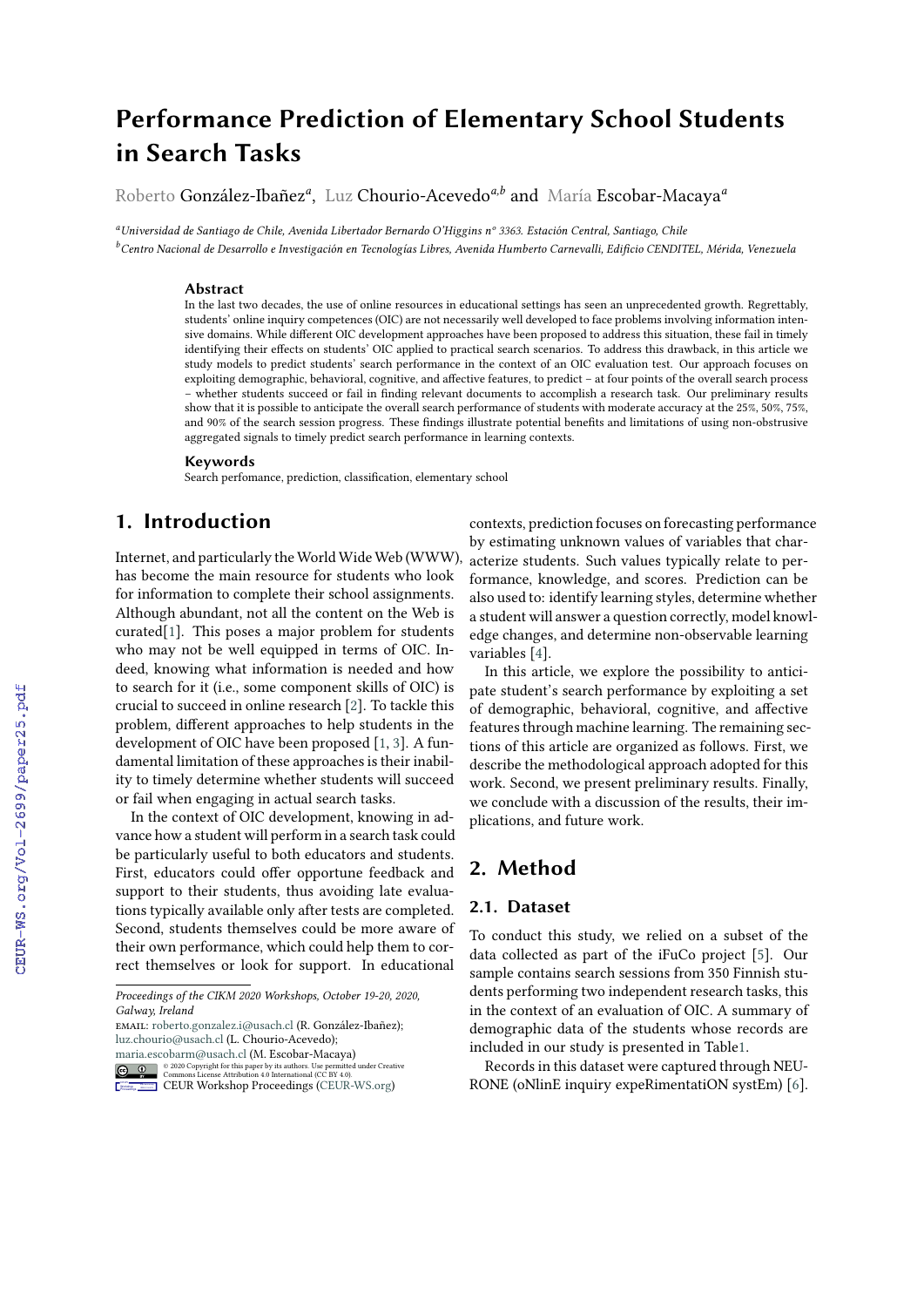**Table 1** Demographic data of the students

| <b>Finnish cities</b> | Tampere, Jyväskylä, Turku |  |  |
|-----------------------|---------------------------|--|--|
| Grades                | Fifth and sixth           |  |  |
| Ages                  | 12-13 years old           |  |  |
| Girls                 | 48.18%                    |  |  |
| Boys                  | 51.82%                    |  |  |

This system offered a realistic simulation of a search engine operating on a controlled collection of web documents for each research task. The document collection was developed by the research team and comprised 20 web pages per tasks, three of them defined as relevant. Regarding the latter documents, these were created by researchers and all three were required to be found in order to accomplish each research task.

The dataset contains various types of data, which includes behavioral, cognitive, affective, and demographic variables. Table [2](#page-1-0) lists all the variables included in this dataset.

## **2.2. Analysis procedure**

Our general approach to evaluate the feasibility of predicting search performance focuses on four moments within students' search sessions: early (25%), middle (50%), late (75%), and close-to-end (90%). Based on this nominal division, we aim to compare different models in the classification task of whether students will fail or succeed in the overall search task (i.e., binary classification).

To determine whether a student failed or succeeded in the search tasks, we relied on search score, a processbased measure defined in [\[7\]](#page-3-0). This measure accounts for both, the success in finding relevant documents and mistakes made during the search process. Since search scores range from 0 to 5, we defined a threshold of 3.3 to balance the data. This value was set to keep a slightly balanced dataset of pass/fail cases. Thus, students with a score of 3.3 or higher were labeled as Pass (46%), whereas those below this threshold were labeled as Fail (54%).

Following, we normalized search sessions, which lasted a maximum of 8 minutes. Normalization was necessary to have all sessions in a common duration scale, which were now expressed from 0% to 100%. Next, we proceeded to generate four additional subsets of sessions based on the four moments stated above. As a result, the first set contains session data of each student from 0% to 25%, the second set comprised data from 0% to 50%, and so forth. Each subset contained the Pass or Fail label computed at 100% of each search

<span id="page-1-0"></span>

| Table 2            |  |
|--------------------|--|
| Dataset attributes |  |

| <b>Attribute</b>              | Description                                            |  |  |  |  |
|-------------------------------|--------------------------------------------------------|--|--|--|--|
| Behavior (during the session) |                                                        |  |  |  |  |
| Total.Time (TT)               | Segment total time                                     |  |  |  |  |
| Stay.Pag.Relv (SR)            | Dwell time in relevant pages                           |  |  |  |  |
| Stay.Pag.NonRelv(SnR)         | Dwell time in non-relevant pages                       |  |  |  |  |
| Query.Time (QT)               | Query writing time                                     |  |  |  |  |
| Count.Queries (CQ)            | Number of queries                                      |  |  |  |  |
| Q.Mod (QM)                    | Number of query modifications                          |  |  |  |  |
| Q.Entropy (QE)                | Average query entropy                                  |  |  |  |  |
| Total.Cover (TC)              | Total coverage                                         |  |  |  |  |
| Usf.Cover (UC)                | Useful coverage (dwell time $\geq$ 30 seconds)         |  |  |  |  |
| Relv.Coverage (RC)            | Number of relevant pages visited                       |  |  |  |  |
| Clicks.Relv (CR)              | Number of clicks within relevant pages                 |  |  |  |  |
| Clicks.NonRelv (CnR)          | Number of clicks within non-relevant pages             |  |  |  |  |
| Mouse.Mov.Relv<br>(MR)        | Number of mouse movements<br>within relevant pages     |  |  |  |  |
| Mouse.Mov.NonRelv(MnR)        | Number of mouse movements<br>within non-relevant pages |  |  |  |  |
| Scroll.Mov.Relv(SMR)          | Number of scrolls within relevant pages                |  |  |  |  |
| Scroll.Mov.NonRelv(SMnR)      | Number of scrolls within non-relevant pages            |  |  |  |  |
|                               | Demographic                                            |  |  |  |  |
| Sex                           | Girl, Boy                                              |  |  |  |  |
|                               | Affective (SAM-based scale [8])                        |  |  |  |  |
| Pos                           | Valence (Positive - Negative scale)                    |  |  |  |  |
| Cal                           | Activation (Calm - excited scale)                      |  |  |  |  |
|                               | Cognitive(Survey)                                      |  |  |  |  |
| Prior.Knowledge (PK)          | Prior knowledge on task topic (1 to 5 scale)           |  |  |  |  |
| Perceived.Difficulty (PD)     | Perceived task difficulty level (1 to 5 scale)         |  |  |  |  |
| class                         | Pass (A), Fail (R)                                     |  |  |  |  |



<span id="page-1-1"></span>**Figure 1:** Subset generation based on normalized search sessions.

session (See Figure [1\)](#page-1-1).

We followed the Knowledge Discovery in Data bases (KDD) process with each dataset, thus we performed data selection, preprocessing, transformation, data mining, and evaluation/interpretation to derive knowledge. To implement these stages, we used both Weka and R.

After preprocessing data, we ended up with a total of 660 full search sessions. For the purpose of this study, we discarded incomplete sessions (due to con-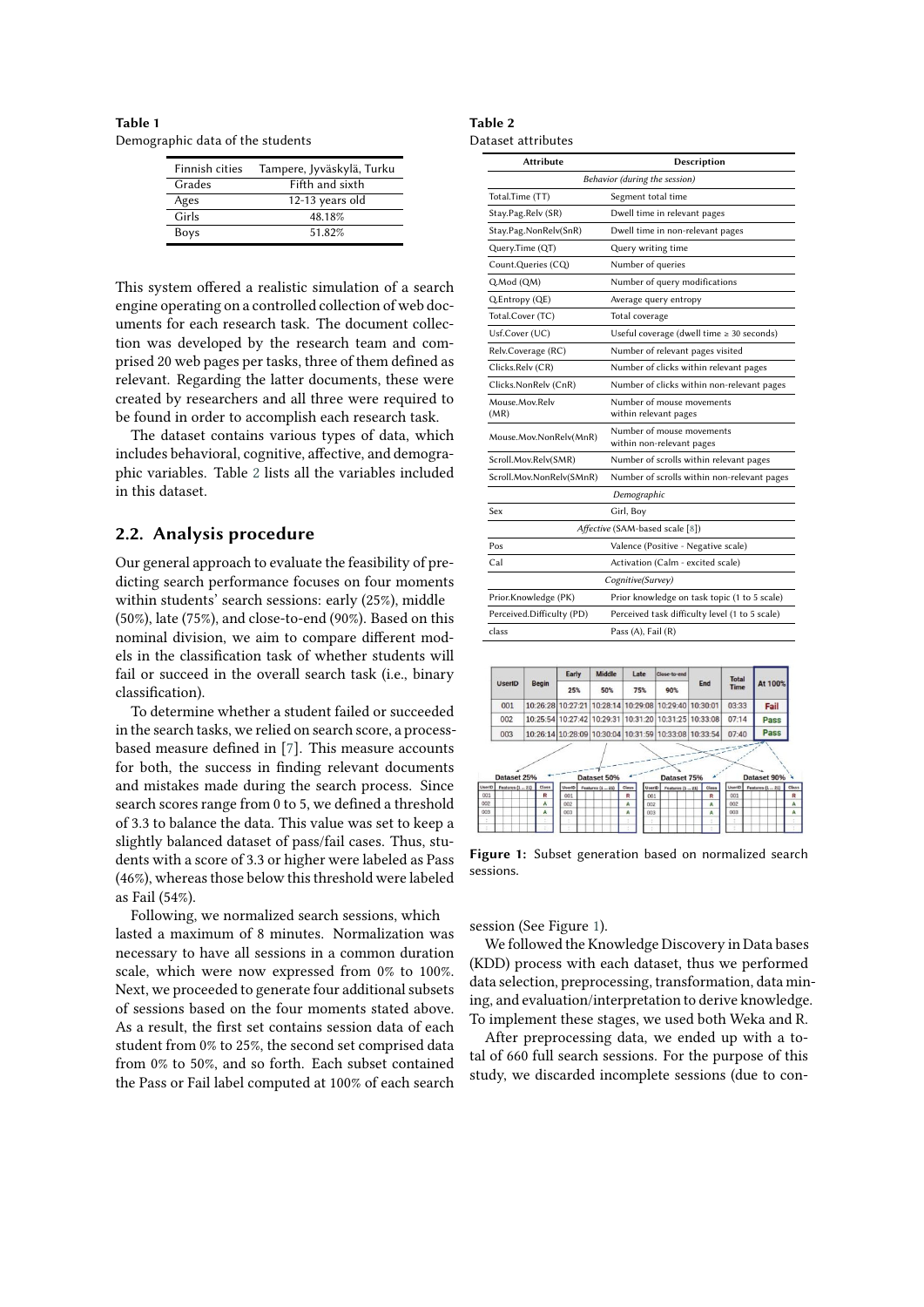<span id="page-2-0"></span>**Table 3** Automatic attribute evaluation.

|     | <b>CFSSubsetEval</b>            | <b>InfoGainAttributeEval</b>                     |
|-----|---------------------------------|--------------------------------------------------|
| 25% | TT, SnR, QE, TC, MR             | TT, SnR, MR, QE, TC, Sex                         |
| 50% | TT, SR, SnR, QE, TC,<br>MR, MnR | TT, SnR, MR, SR, MnR, QE,<br>SR, TC, RC, Sex, UC |
| 75% | TT, SR, SnR, RC, MR             | RC, MR, SnR, TT, SR, TC,<br>SMR, MnR, Sex        |
| 90% | TT, SR, SnR, RC, MR             | RC, SR, MR, SnR, TT, TC,<br>SMR, MnR, Sex        |

nection problems) and those with corrupted data. These problems were mainly caused by connection problems or incompatibility of browsers with NEURONE.

Once features were selected, preprocessed, and transformed, we created vectors of features containing aggregated session data (mostly behavioral) until the corresponding interval (i.e., 25%, 50%, 75%, 90%). In addition, these vectors contained prior-session features from demographic, cognitive, and affective variables. Finally, Pass/Fail labels (i.e., class) were added. Overall, our vectors contained 21 features plus the class.

With these vectors, we proceeded to identify prominent features and build binary classifiers through different algorithms and approaches. Results achieved by these classifier in the task of determining the pass/fail labels are presented in the following section.

## **3. Results**

After building vectors in each subset, we ran automatic attribute evaluation in order to determine which features could contribute the most to the classification task. This procedure was conducted using two Weka algorithms, namely, CFSSubsetEval and InfoGainAttributeEval. As a result of this procedure, eight groups of features were identified, two per subset, as shown in Table [3.](#page-2-0) Additionally, we performed attribute scanning, which led us to discard or include other features in all four subsets. On the one hand we discarded variables related to clicks in relevant and non-relevant pages since they did not improve nor worsen classification performance. In other words, their presence increased problem dimensionality in terms of features unnecessarily. On the other hand, we included cognitive measures (i.e., prior knowledge and perceived task difficulty) and an affective measure (Pos) as input variables to the search process [\[9\]](#page-3-2).

Next, by combining the selected features (those in Table [3](#page-2-0) and positivity score (Pos)) following a bruteforce approach, we built classifiers through linear regression, logistic regression, Naïve Bayes, JRIP, J48,

### **Table 4**

<span id="page-2-1"></span>Support metrics of the best models obtained(class=Pass/Fail).

|                  | 25%            | 50%            | 75%                            | 90%          |
|------------------|----------------|----------------|--------------------------------|--------------|
| Model            | Classification | Classification | Random                         | Logistic     |
|                  | via Regression | via Regression | Forest                         | Regression   |
| # Features       | 11             | 10             | 6                              | 10           |
| <b>Features</b>  | TT. SR. TC.    | TT. SR. TC.    | TT, SnR,<br>TC. RC.<br>MR, Sex | SnR. TC. RC. |
|                  | RC. UC. OM.    | RC. UC. CO.    |                                | UC, QT, CQ,  |
|                  | OE. SMR. MnR.  | QM, Sex,       |                                | OE. MR.SMR.  |
|                  | Sex, Pos       | PK. PD         |                                | SMnR         |
| Area under       | 0.736          | 0.770          | 0.827                          | 0.866        |
| curve ROC        |                |                |                                |              |
| Error $(\%e)$    | 30.00%         | 27.28%         | 23.64%                         | 19.55%       |
| Precision        | 0.690          | 0.734          | 0.760                          | 0.792        |
| <b>F-Measure</b> | 0.669          | 0.691          | 0.783                          | 0.790        |

random forest, multilayer perceptron, SMO RBF kernel, and SMO poly kernel. All models were trained and tested through 10-fold cross-validation. The classes in all cases were linked to the Pass/Fail labels computed at 100%, hence our classifiers were actually prediction models attempting to determine the overall search performance of students. Results were compared in terms of precision, F-Measure, number of attributes, and area under the ROC curve (AUC). A summary of the best results achieved at each time point (in terms of AUC) is presented in Table [4.](#page-2-1)

# **4. Discussion**

As illustrated in Table [4,](#page-2-1) different models, with different set of features achieved the highest AUC at different time points. At an early stage of students' search processes (i,e., 25%), our best model is based on linear regression over 11 features with an AUC of 0.736 and an error of 30%. Then, at 50% of search sessions, the best model is also based on linear regression, however the set of features is slightly different and performance increases in 4.6% in terms of AUC. Later on, at 75% of search progress, the best model is based on random forest over six features. In this case, performance in terms of AUC shows an increment of 12.36% with respect to our early-stage best model. Also, a reduction in error by almost 7% is noted. Finally, very late at students' search sessions (i.e., 90%), the best model is based on logistic regression over 10 features. In this case, AUC is 0.866, whereas error was reduced to 19.55%.

In this group there are features involving time spent in relevant and non-relevant pages, query-related features, document coverage, and mouse movements, to name a few. In addition, we highlight that sex (i.e., a demographic feature) appears as a prominent feature used by our best performing models at 25%, 50%, and 75%. Additionally, an affective feature (Pos, which ex